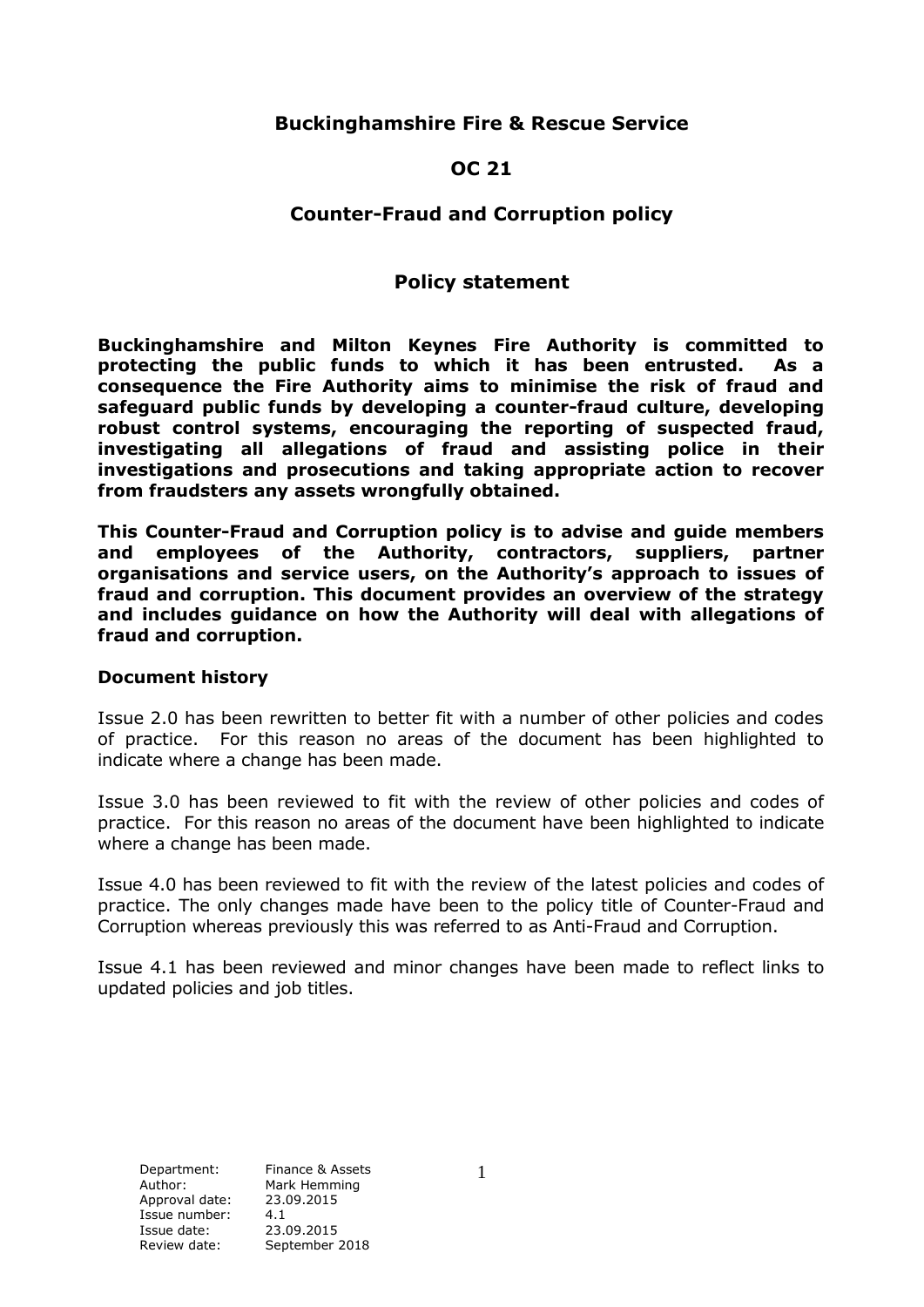# **Introduction**

The Fire Authority expects all members, employees, consultants, contractors, suppliers and partner organisations, to act honestly and with integrity and to safeguard the public resources for which they are responsible, and to provide any help information and support necessary to deal with fraud and corruption.

The Authority will not tolerate any level of fraud or corruption; consequently, any case will be thoroughly investigated and dealt with appropriately. The Authority is committed to ensuring that opportunities for fraud and corruption are reduced to the lowest possible level of risk.

Where relevant, the Authority will include appropriate clauses in its contracts about the consequences of fraud, bribery and corruption; evidence of such acts is likely to lead to a termination of the particular contract and may lead to prosecution. In respect of employees, the Authority's disciplinary rules are such that fraud and corruption are considered to be potential gross misconduct and if proven, will normally result in dismissal.

This Policy is based on a series of comprehensive and inter-related procedures, designed to prevent, detect and deter fraud and to take effective action against any attempted or actual fraudulent act affecting the Authority or its assets.

## **Scope**

The purpose of this Policy is to outline the Authority's approach for dealing with the threat of fraud and corruption. It applies to: -

- elected members of the Fire Authority
- employees at all levels
- organisations, contractors, suppliers and partners associated with the Authority
- users of our services

and covers any matter that may be construed as attempted or actual fraud or corruption affecting the Fire Authority both from internal or external sources examples of which may include:

- *- Financial Issues* i.e., where individuals or companies have fraudulently obtained money from the Authority, (e.g. invalid invoices/work not done).
- *Resource Issues* i.e., where there is a misuse of resources, (e.g. theft of cash / assets)
- *- Other Issues* i.e., activities undertaken by officers of the Authority that may be unlawful; against the Authority's Standing Orders or policies; falls below established standards or practices; or amounts to improper conduct, (e.g. receiving unapproved hospitality).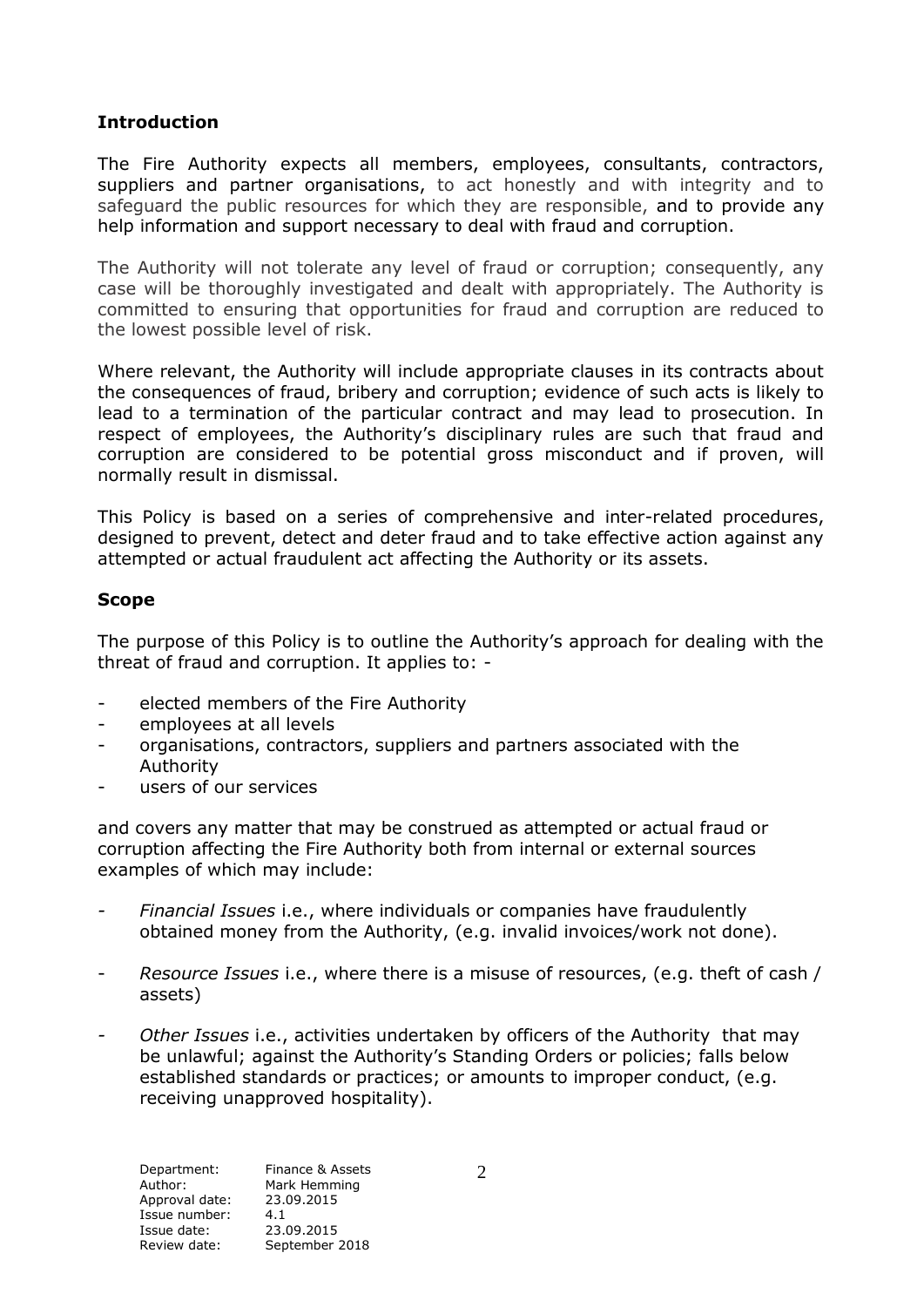This list is not exhaustive - advice and guidance can be obtained from the Authority's Internal Auditors.

# **Culture**

The Authority actively promotes a culture of openness and honesty in all its dealings and has recently updated its [Code of Conduct.](http://bucksfire.gov.uk/files/4814/3740/2171/ITEM_7a_Overview__Audit_Committee_report_on_the_Code_of_Conduct_15_July_2015_with_appendices.pdf) It also has in place a [Code](http://bucksfire.gov.uk/files/3314/0732/6551/10CODEOFCONDUCT.pdf)  [of Conduct for Councillors and Co-opted Members](http://bucksfire.gov.uk/files/3314/0732/6551/10CODEOFCONDUCT.pdf) together with procedures, for [members and key employees with procurement powers, to declare financial and](http://bucksfire.gov.uk/files/3314/0732/6551/10CODEOFCONDUCT.pdf)  [other interests and any gifts and hospitality.](http://bucksfire.gov.uk/files/3314/0732/6551/10CODEOFCONDUCT.pdf) 

[To ensure that all employees understand this policy, it will be explained to all new](http://bucksfire.gov.uk/files/3314/0732/6551/10CODEOFCONDUCT.pdf)  [employees and members as part of their induction procedure. Line managers are](http://bucksfire.gov.uk/files/3314/0732/6551/10CODEOFCONDUCT.pdf)  responsible for conducting an [awareness programme for current employees.](http://bucksfire.gov.uk/files/3314/0732/6551/10CODEOFCONDUCT.pdf)

The Authority has in place three Committees whose monitoring roles are relevant.

- The Overview and Audit Committee, which sets and monitors standards of conduct for members, reviews the activities of the Internal Audit function including reports of any significant investigations and the management response to recommendations. It also scrutinizes and challenges proposals made by officers and decisions taken by members.
- The Executive Committee, determines the code of conduct for Members and considers other financial matters on recommendation from the Overview and Audit Committee.
- The Fire Authority agrees plans, policies and strategies and considers any other matters on recommendation from the Executive Committee.

## **Raising Concerns**

The Authority's employees play an important part in creating, maintaining and promoting this culture and are encouraged to voice any serious concerns about any suspicion of fraudulent or corrupt activities using the Authority's **'Whistle Blowing' policy.** This policy aims to ensure that any concerns raised will be properly investigated in a professional and confidential manner.

## *Members Concerns*

If any member suspects fraud they should in the first instance approach the Chairman of the Overview and Audit Committee who will refer the matter to the Chief Fire Officer for investigation by the internal audit function.

## *Other Stakeholders Concerns*

Members of the public are also encouraged to report concerns through the Fire Authority's [Local Code of Conduct Complaints Process.](http://bucksfire.gov.uk/fire-authority/governance/local-code-conduct-complaints-process/)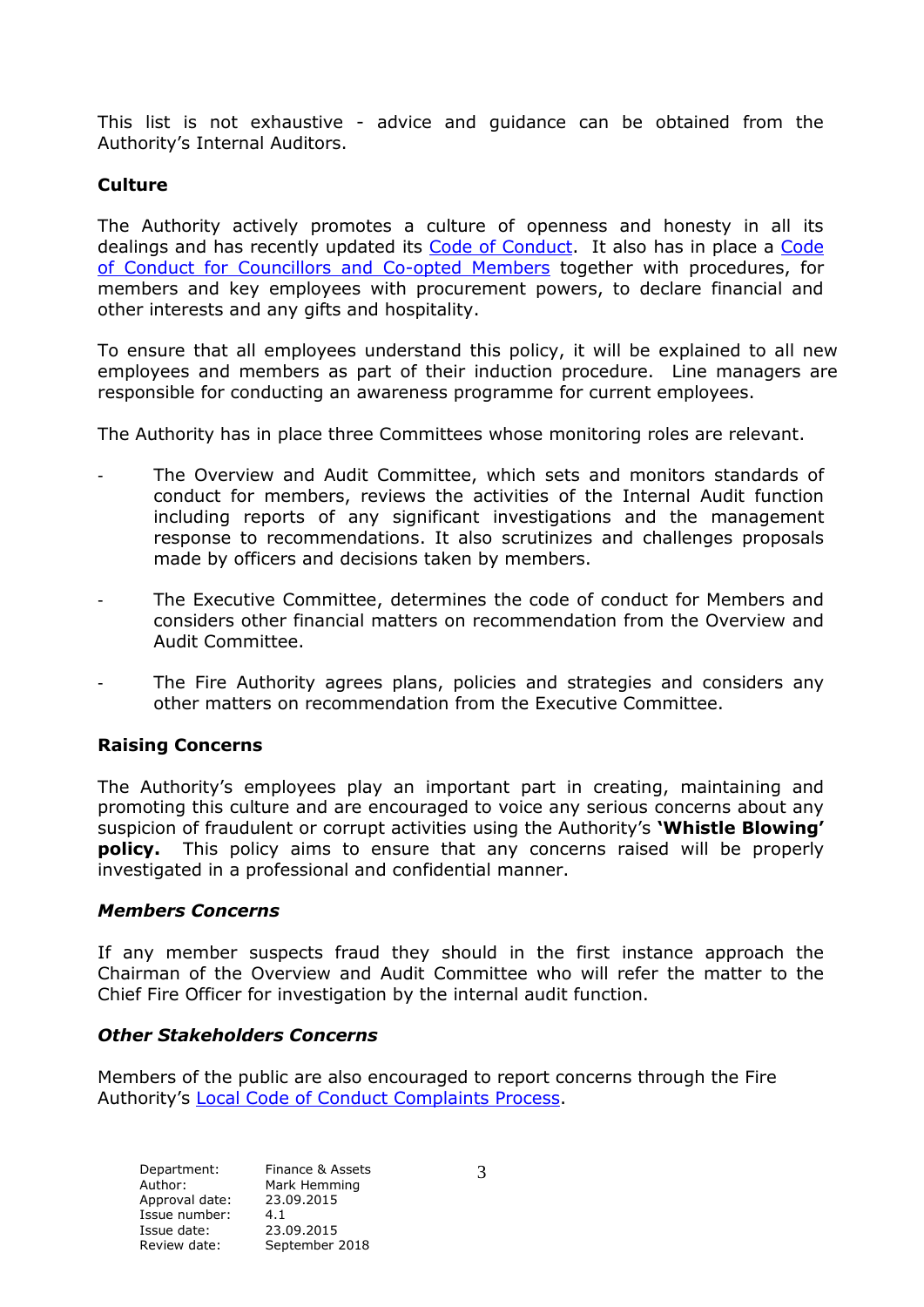#### **Roles & Responsibilities**

#### *Responsible Officer*

Under the Local Government Finance Act 1988, the Chief Finance Officer of the Authority is designated as the section 112 responsible officer and is responsible for ensuring that the Authority has adequate systems of internal control and measures in place to enable the prevention and detection of fraud and corruption.

The Chief Finance Officer is also responsible for maintaining an effective system of internal audit of the Authority's accounting records and control systems, and has a statutory right of access to the Authority's documents, records, and information necessary for that purpose.

The Chief Finance Officer will:

- take overall responsibility for the maintenance and operation of this Policy;
- maintain records of financial malpractice, including concerns and allegations received; matters arising from audits; investigations and evidence; and the outcomes;
- report as necessary to the Authority.

#### *Managers*

Managers are responsible for establishing and implementing effective controls to help prevent and/or detect incidents of fraud or corruption, for addressing key business risks, ensuring that employees are aware of their responsibilities and comply with the Authority's counter-fraud policy, and for creating an environment where employees feel able to raise any concerns they may have.

In the event that a complaint about a member of staff might result in disciplinary proceedings it is important that the rights of the employee under the [Discipline](https://bucksfire.interactgo.com/Interact/Pages/Content/Document.aspx?id=13421)  [Procedure](https://bucksfire.interactgo.com/Interact/Pages/Content/Document.aspx?id=13421) are respected and managers should ensure that any investigation is compatible with the requirements of the disciplinary policy.

#### **Recruitment & Training**

The Authority strives to employ people who have high standards of propriety and integrity and will obtain written references prior to confirming appointments of any duration and undertake police checks where appropriate.

On appointment, employees undertake induction training part of which is familiarisation with specified policies, including all ethical policies (e.g. Counter-Fraud and Corruption) and Standing Orders. When any of these policies are amended every employee is consulted on the change, prior to approval being sought from the Authority, and are notified when policies have been approved and where they are held.

Department: Finance & Assets Author: Mark Hemming Approval date: 23.09.2015 Issue number: 4.1 Issue date: 23.09.2015<br>Review date: September 2

September 2018